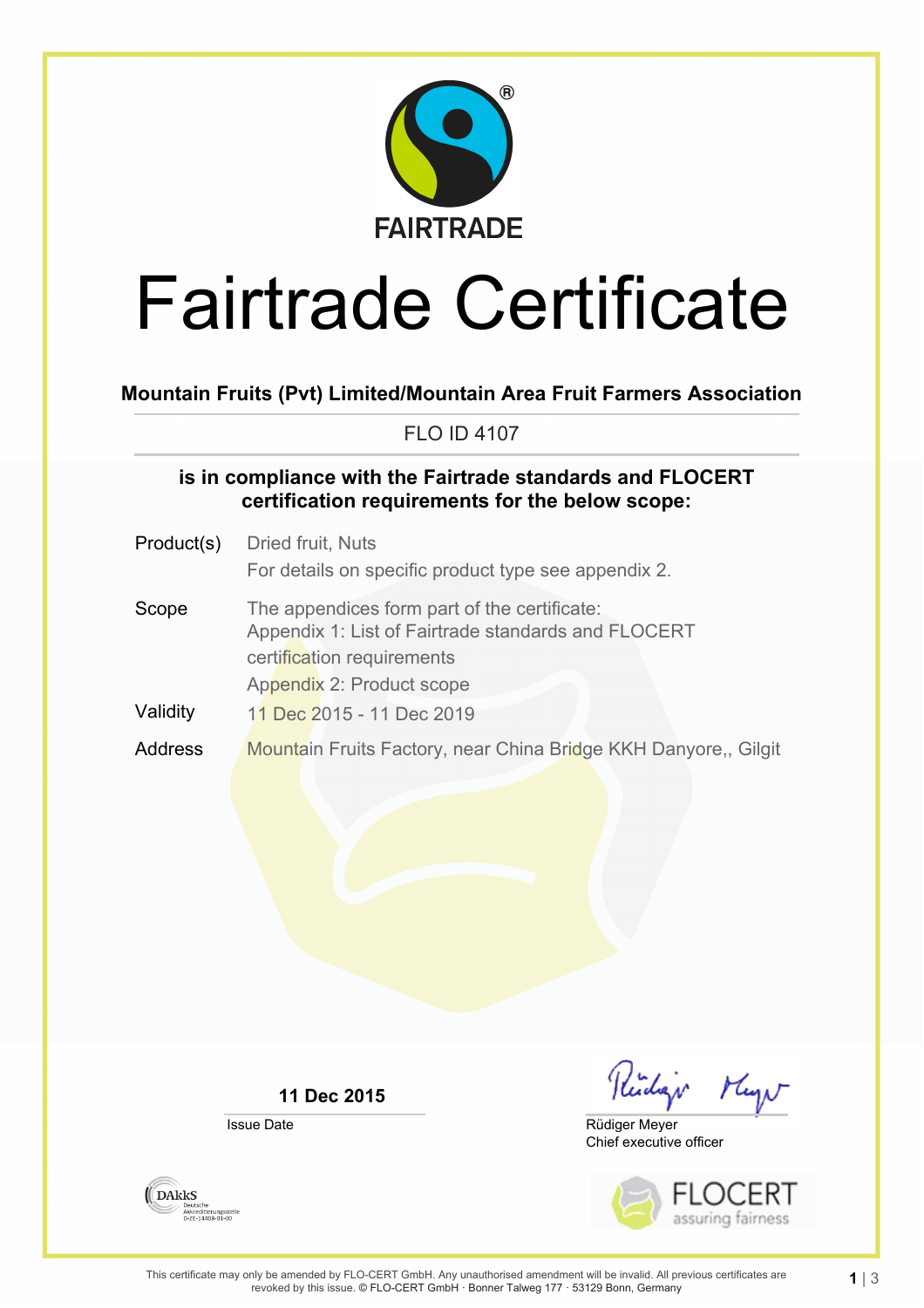

# Fairtrade Certificate

**Mountain Fruits (Pvt) Limited/Mountain Area Fruit Farmers Association**

FLO ID 4107

# **Appendix 1:**

**List of Fairtrade standards and FLOCERT certification requirements**

## **The organization Mountain Fruits (Pvt) Limited/Mountain Area Fruit Farmers Association with FLO ID 4107 ... is in compliance with the following Fairtrade standards**

Producer - CP - SCORE

- Generic Fairtrade Standard for Contract Production
- Generic Fairtrade Trade Standard

• Fairtrade Standard for Prepared and Preserved Fruit & Vegetables for Small Producer **Organizations** 

(Also applicable to Contract Production for Dried Fruit in Pakistan)

## **... is in compliance with the following FLOCERT certification requirements**

#### Producer - CP - SCORE

- FLO-CERT Public Compliance Criteria List Contract Production Projects
- Public Compliance Criteria List Trade Certification